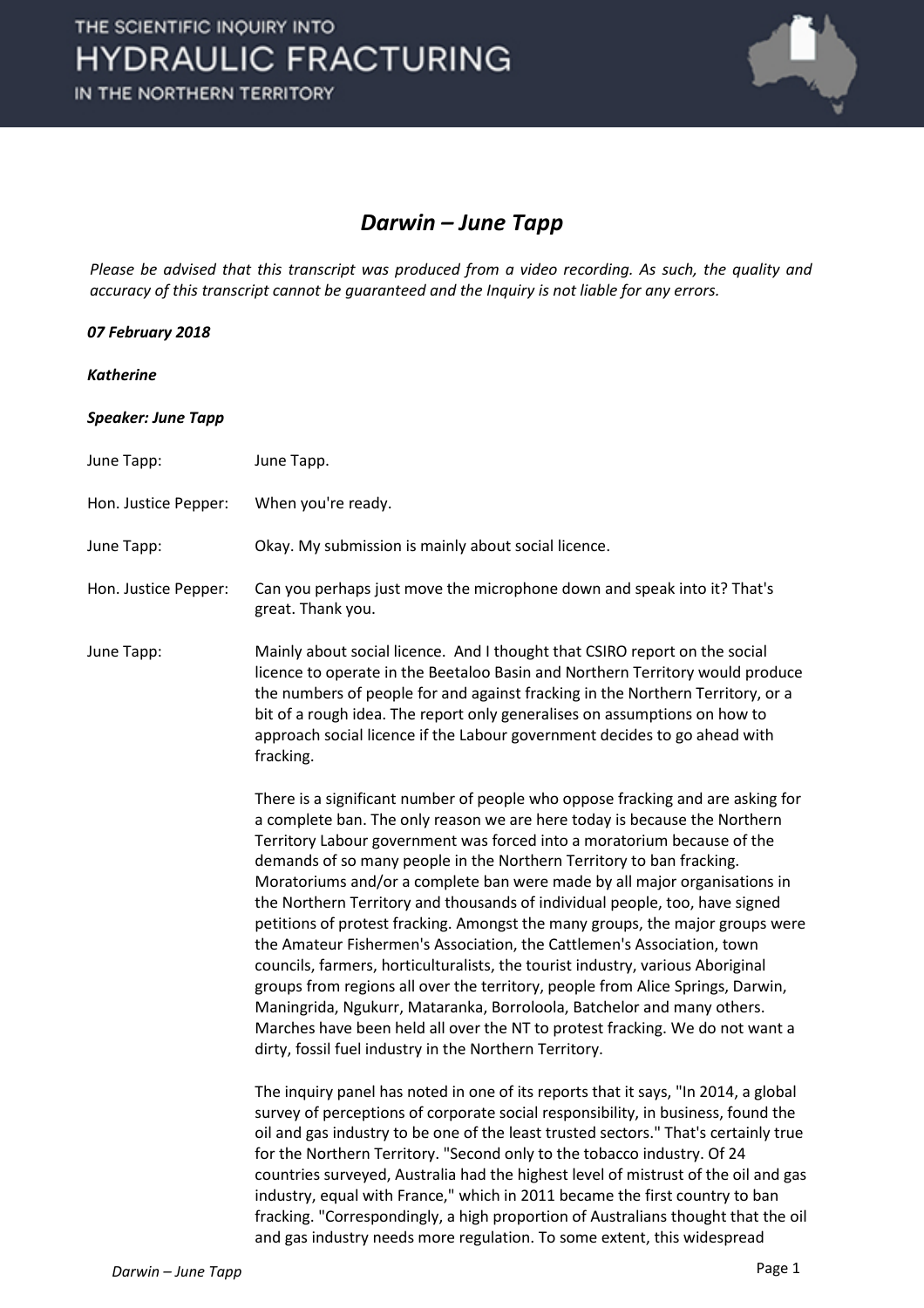

mistrust is influenced by a growing global anti-fracking sentiment, found to be prevalent in Australia and Canada and the UK."

So, you've noted that there's this growing global anti-fracking sentiment. Why do you think this is? It's because people have seen what happens to communities, land, and the waters that have been fracked. Many countries have banned fracking. I have to keep this a bit short 'cause I only got a few minutes. The Chief Minister of the Northern Territory has said we have plenty of excess gas in the Northern Territory, and Nicole Manison, the NT Treasurer has said that even if the moratorium were lifted tomorrow, it would be at least 10 years before the Territory felt any benefit.

Why introduce a dirty, fossil fuel industry in the territory? Worldwide, fossil fuels are on their way out, or they should be. There are bans on fracking in Victoria and parts of New South Wales, a moratorium in the NT. In South Australia, the [inaudible 00:04:05] and Liberal Party has promised bans on fracking if elected and the newly elected WA [inaudible 00:04:11] government also has promised some ban in WA. My point being, of course, that the Northern Territory isn't the only jurisdiction which would like to see it banned.

Ex-senator Marissa Waters calls the oil and gas industry the great fossil fuel rod. At an inquiry into hydraulic fracturing, held in Katherine, it seems that for the first time people are now waking up to the fact of the manipulation of the Australian taxpayer's five billion dollar, multi-national gas company. Australia's gas production has never been higher. The lack of cheap domestic gas is due to gas companies' over investment in export facilities. Rather than take responsibility for their bad investments, the gas industry has forced up the gas price and then attempted to scapegoat rural communities with deep concerns about their environment, water, fracking.

This inquiry is slightly different. This inquiry has become centered on the Beetaloo area. Fracking Beetaloo would be the "foot in the door" for the dirty, fossil fuel industry to mine all over the territory. 80 to 90 percent of NT land is covered by exploration licences. The Northern Territory has a long history of mining legacy catastrophes left behind by big mining companies. We've got Glencore at McArthur River, has a bond of \$450 million, slightly less. People say the bond should be a billion. Mt Todd near Katherine has an estimated cost of \$120 to \$200 million to be cleaned up. All over, the debt of billions across the territory for the NT taxpayer ... there's no chance of this ever being able to afford. It's just disgusting.

I will say one more page. A little bit about Origin worth \$33 billion and paying no corporation tax. I haven't got enough knowledge if anybody asks me any deep and probing questions, I wouldn't be able to answer them. Quickly before I run out of time, the role of the NLC: I would like to really particularly bring this to the inquiry in acting as a front for the big gas companies. Keith Rory from Borroloola said of the mining companies ... he's an Aboriginal man ... he said, "They give them money. They give them motorcars. They use us Aboriginal people to divide and rule." These are people, and here particularly, that I have actually spoken to. Another Aboriginal woman from the VRD area said to me that the Northern Land Council facilitates mining companies' spruikers. She was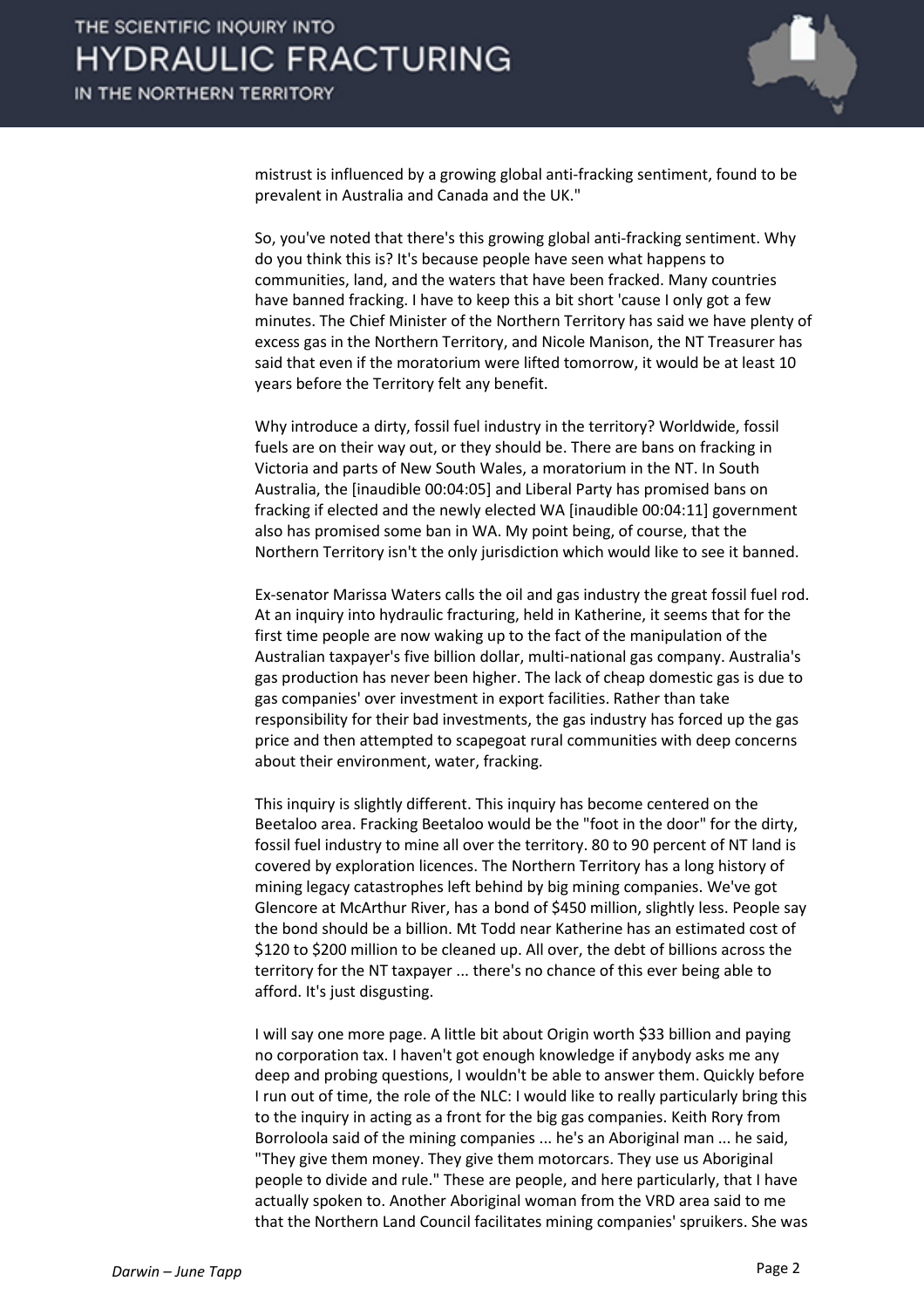|                      | speaking of her opposition to fracking. She said, "I don't want to be known as<br>someone who sold out. I don't want my grandchildren to think I sold out." One<br>of the people from Borroloola said, "They're like white ants. They use us to<br>divide and rule.                                                                                                                        |
|----------------------|--------------------------------------------------------------------------------------------------------------------------------------------------------------------------------------------------------------------------------------------------------------------------------------------------------------------------------------------------------------------------------------------|
|                      | What is happening in the Northern Territory is what is happening in Queensland<br>with Adani coal fossil fuel mine. People in the bush are trying to fight off the<br>multi-billion dollar fossil fuel companies like Origin and Santos, like the people<br>of Queensland are trying to fight off the multi-billion dollar Adani mining<br>company.                                        |
|                      | Why would the Northern Territory government even begin to contemplate<br>introducing long-term 20 year, 40 year dirty, fossil fuel industry into the<br>Northern Territory when everyone acknowledges that renewables are the<br>future? That's it. What's the point?                                                                                                                      |
| Hon. Justice Pepper: | Thank you very much, Miss Tapp. I saw that you were reading from a document.<br>Are you happy to provide a copy of that to the-                                                                                                                                                                                                                                                            |
| June Tapp:           | Yeah.                                                                                                                                                                                                                                                                                                                                                                                      |
| Hon. Justice Pepper: | and we'll put that up as a submission? Thank you. Any questions? Yes, Dr.<br>Jones?                                                                                                                                                                                                                                                                                                        |
| Dr. David Jones:     | Yes, perhaps. In your opening remarks, you talked about one of the reports. I<br>think you mentioned the CSIRO report or the Coffey report and you thought it<br>would have actually given a pro-anti type of distribution.                                                                                                                                                                |
| June Tapp:           | Sorry, I didn't hear what you said.                                                                                                                                                                                                                                                                                                                                                        |
| Dr. David Jones:     | In the first part of your presentation you mentioned a report, I think it was the<br>CSIRO report you specifically mentioned, saying that you had expectations that<br>that would provide an assessment of the foreign or gains distribution, but it<br>didn't. Could you elaborate on that?                                                                                               |
| June Tapp:           | Sorry, I missed the last bit again.                                                                                                                                                                                                                                                                                                                                                        |
| Dr. David Jones:     | Could you elaborate on that? I gather you feel that this content was deficient in<br>what your expectation was.                                                                                                                                                                                                                                                                            |
| June Tapp:           | Yes, I just thought that it would have got a mention, you know? Gee wiz, we've<br>been five years marching and holding meetings and making little banners and<br>sewing things and holding silly bacon and egg breakfasts, and there's those<br>people. They're not even paying any corporation tax. It's just a big battle, but<br>who knows. Does that answer your question? Not really? |
| Dr. David Jones:     | Well, I think it does in the sense that you had the expectation that this would<br>actually kind of pull the people and say                                                                                                                                                                                                                                                                |
| June Tapp:           | Yeah, and say, "Down with the gas companies."                                                                                                                                                                                                                                                                                                                                              |